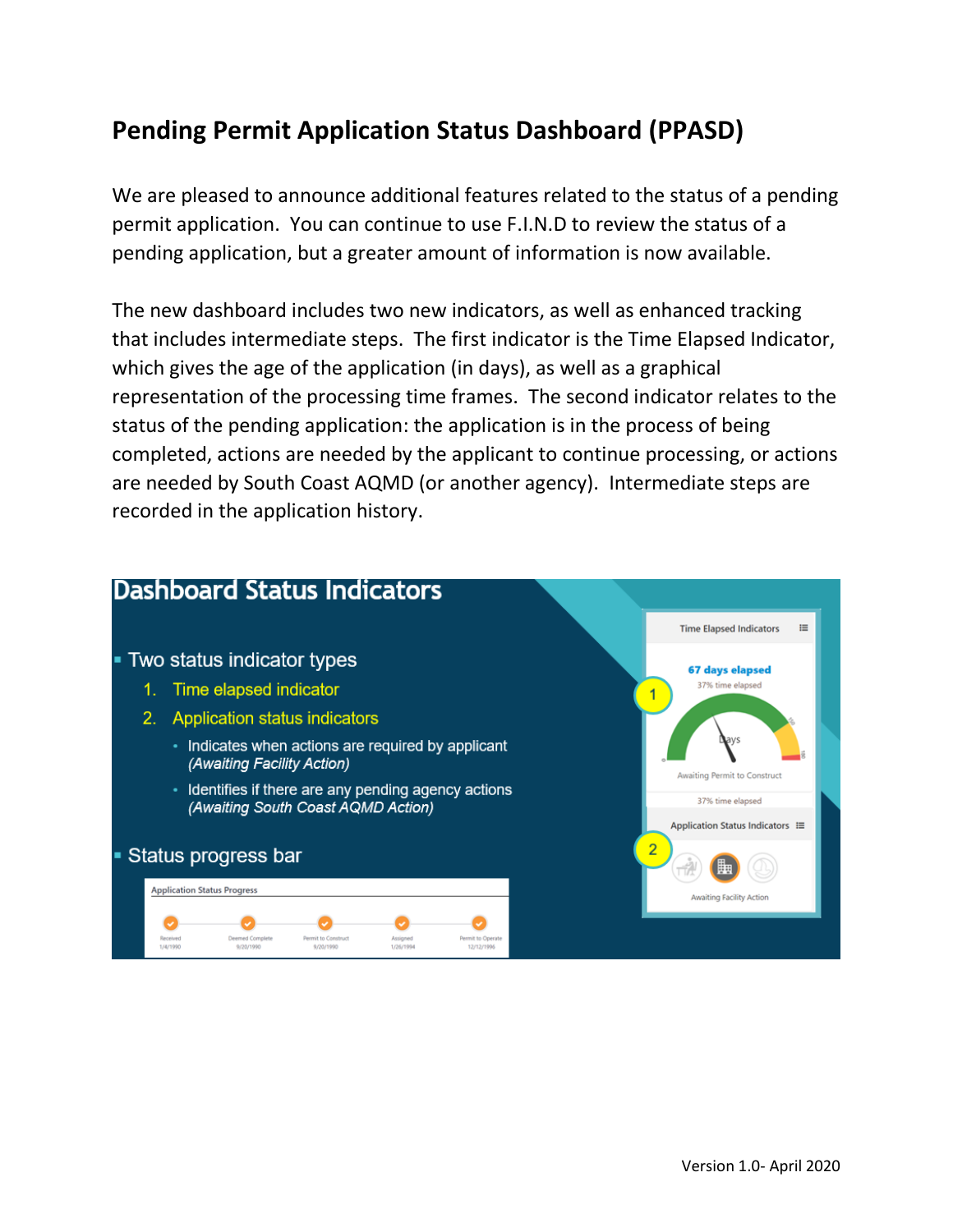The Time Elapsed Indicator will show the age of the application in days, as well as the % time elapsed and color indicator, which is based upon the type of application. Some application types are detailed below:

| <b>Elapsed Time Following:</b> | Green        | Yellow       | <b>Red</b>  |
|--------------------------------|--------------|--------------|-------------|
| <b>Permit to Construct</b>     | $<$ 150 days | 151-180 days | $>180$ days |
| Permit to Operate              | $<$ 150 days | 151-180 days | $>180$ days |
| PC Issued PO Awaiting          | $<$ 270 days | 271-365 days | $>365$ days |

For additional types of applications, a legend is provided, located on the

| Time Elapsed Indicator.                    |                                                |       |
|--------------------------------------------|------------------------------------------------|-------|
| <b>Time Elapsed Indicators</b><br>$\equiv$ | <b>Time Elapsed Indicator Legend</b>           |       |
| <b>67 days elapsed</b><br>37% time elapsed | Select a Time Elaspsed Indicator<br>--select-- | ー     |
| Awaiting Permit to Construct               |                                                | Close |

The Status Indicator will show if the application is in the queue ("In Process"), if an action is required by the applicant ("Awaiting Facility Action"), or if an action is required by the South Coast AQMD or other agency ("Awaiting South Coast AQMD Action").

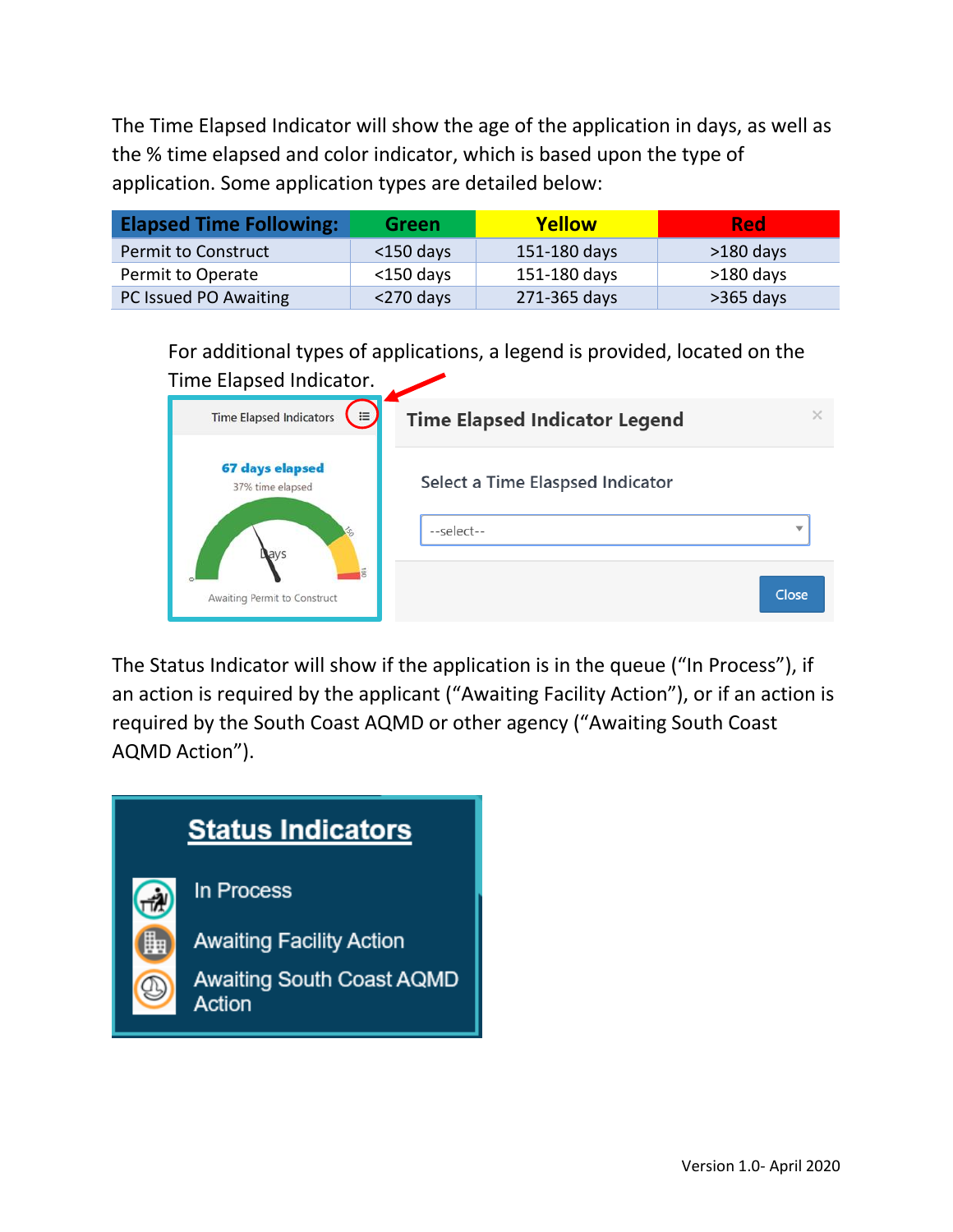## **Status Indicators Intermediate Status**



The Application History will show intermediate steps taken in the application as well as information such as the date the status was added, how many days until the target date, the date the status closed and by whom, and the engineer assigned to the application.

| $\bullet$ entries<br>Search:<br>Show<br>25          |                       |                         |                    |                        |                                    |
|-----------------------------------------------------|-----------------------|-------------------------|--------------------|------------------------|------------------------------------|
| <b>Progress Status</b>                              | <b>Status Date</b>    | Ψ<br><b>Target Date</b> | <b>Closed Date</b> | J1<br><b>Closed By</b> | Assigned<br><b>Engineer</b>        |
| Application<br>Received                             | 3/18/2020 12:00:00 AM | $\qquad \qquad -$       | $\sim$ $-$         |                        | $\qquad \qquad -$                  |
| <b>Application Created</b>                          | 3/31/2020 12:00:00 AM | $-$                     | $-$                |                        | $\frac{1}{2}$                      |
| Application<br>Accepted by<br>Permitting Team       | 3/31/2020 12:00:00 AM | $\sim$ $-$              | 4/1/2020           | cboyajia               | $-1$                               |
| Assigned to<br>Engineer                             | 4/1/2020 4:06:29 PM   | $ -$                    | $-$                |                        | <b>CHRISTIAN AVILES</b><br>$-CAO5$ |
| Application<br>Prescreened - Class<br>$\  \cdot \ $ | 4/17/2020 5:35:10 PM  | $-1$                    | $- -$              |                        | $- -$                              |